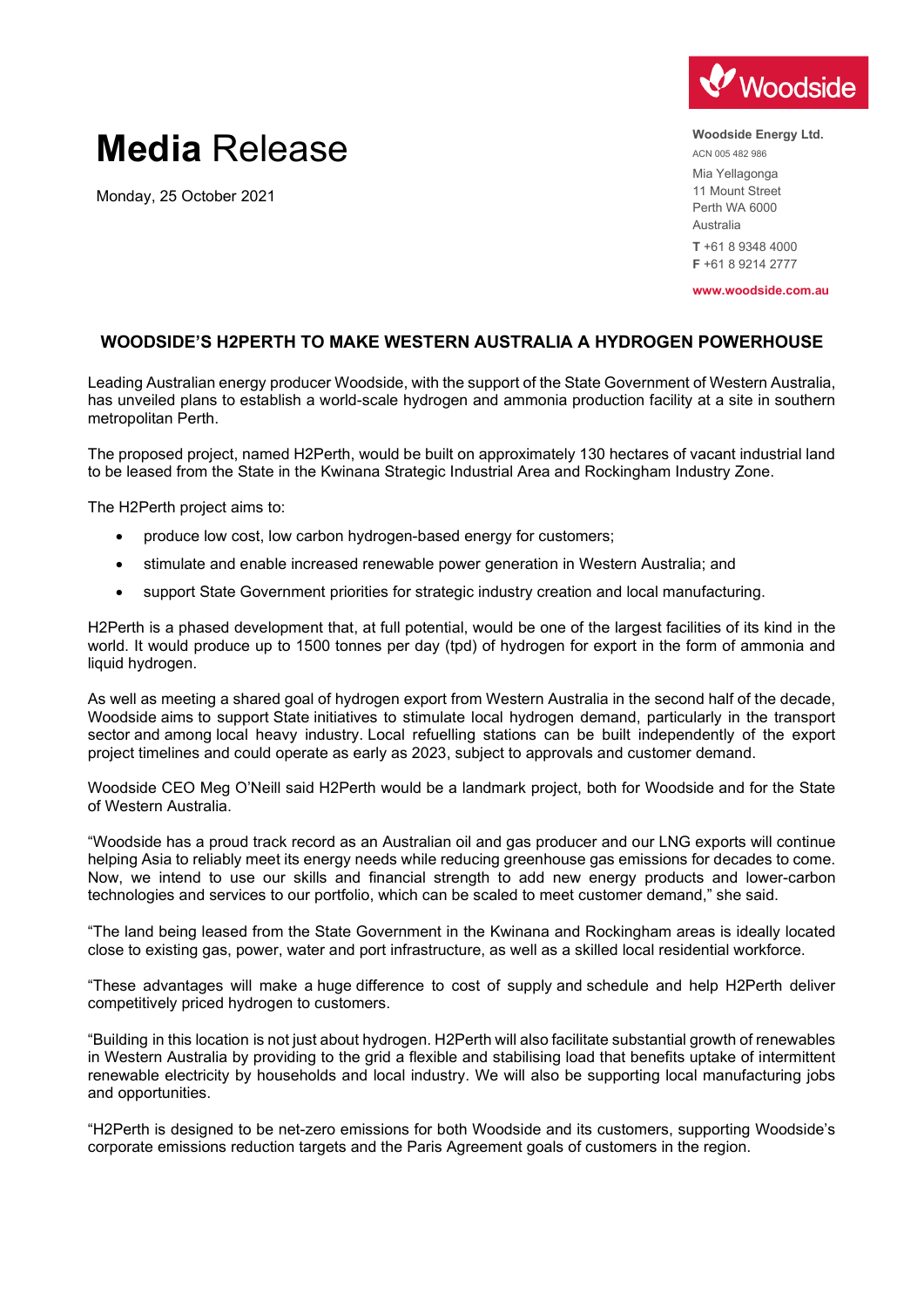"We look forward to H2Perth establishing Western Australia as a global hydrogen leader, building on our state's existing resources and capabilities and helping lead us to into a lower-carbon future – something everyone can be proud of," she said.

Woodside will now begin community engagement on the H2Perth project along with detailed progress with customers. Subject to necessary commercial and regulatory approvals, and a final investment decision, construction is estimated to start in 2024.

**Contacts:**

**MEDIA**

**Christine Forster** M: +61 484 112 469 E: christine.forster@woodside.com.au

### **Additional background on H2Perth**

H2Perth is a proposed domestic and export-scale hydrogen and ammonia production facility to be built in the Kwinana Strategic Industrial Area and Rockingham Industrial Zone in the southern metropolitan region of Perth, Western Australia.

Plans for the new facility were unveiled on site by Woodside CEO Meg O'Neill, Western Australian Premier Mark McGowan, Minister for State Development Roger Cook, Minister for Hydrogen Industry Alannah MacTiernan and Minister for Lands Tony Buti.

### *Hydrogen and ammonia production*

Hydrogen produces zero carbon emissions when it is used as fuel and is emerging as a critical component in the world's transition to a cleaner future. Ammonia is currently the most established means of safely transporting hydrogen over long distances.

Hydrogen and ammonia from H2Perth would be produced using both electrolysis technologies and natural gas reforming, with 100% of carbon emissions abated or offset. The electrolysis component of H2Perth's production will have an initial capacity of 250 megawatts, with potential to scale to more than 3 gigawatts (GW) alongside both customer demand and renewable energy growth. The initial phase of the steam methane reformer will consume 40 terajoules per day of natural gas.

Initially, H2Perth will target 300 tpd of hydrogen production, or 20% of expected total capacity, which can be converted into 600,000 tonnes per annum (tpa) of ammonia or 110,000 tpa of liquid hydrogen.

#### *Grid stabilisation*

H2Perth is anticipated to eventually operate electrolysers with a total capacity of more than 3GW. The current registered power generation capacity of Western Australia's entire South West Interconnected System is 5.8GW. Kwinana is a vital node in the Western Australian electricity network. The hydrogen electrolysers can help stabilise this network because they can be operated flexibly (by being switched on and off quickly). This can help the network support more intermittent renewable power, such as residential rooftop PV and largescale renewable generation, as the State transitions to greener electricity.

H2Perth joins Woodside's other publicly announced new energy opportunities, including its proposed renewable hydrogen project in northern Tasmania and the collaboration with Heliogen on breakthrough solar technology.